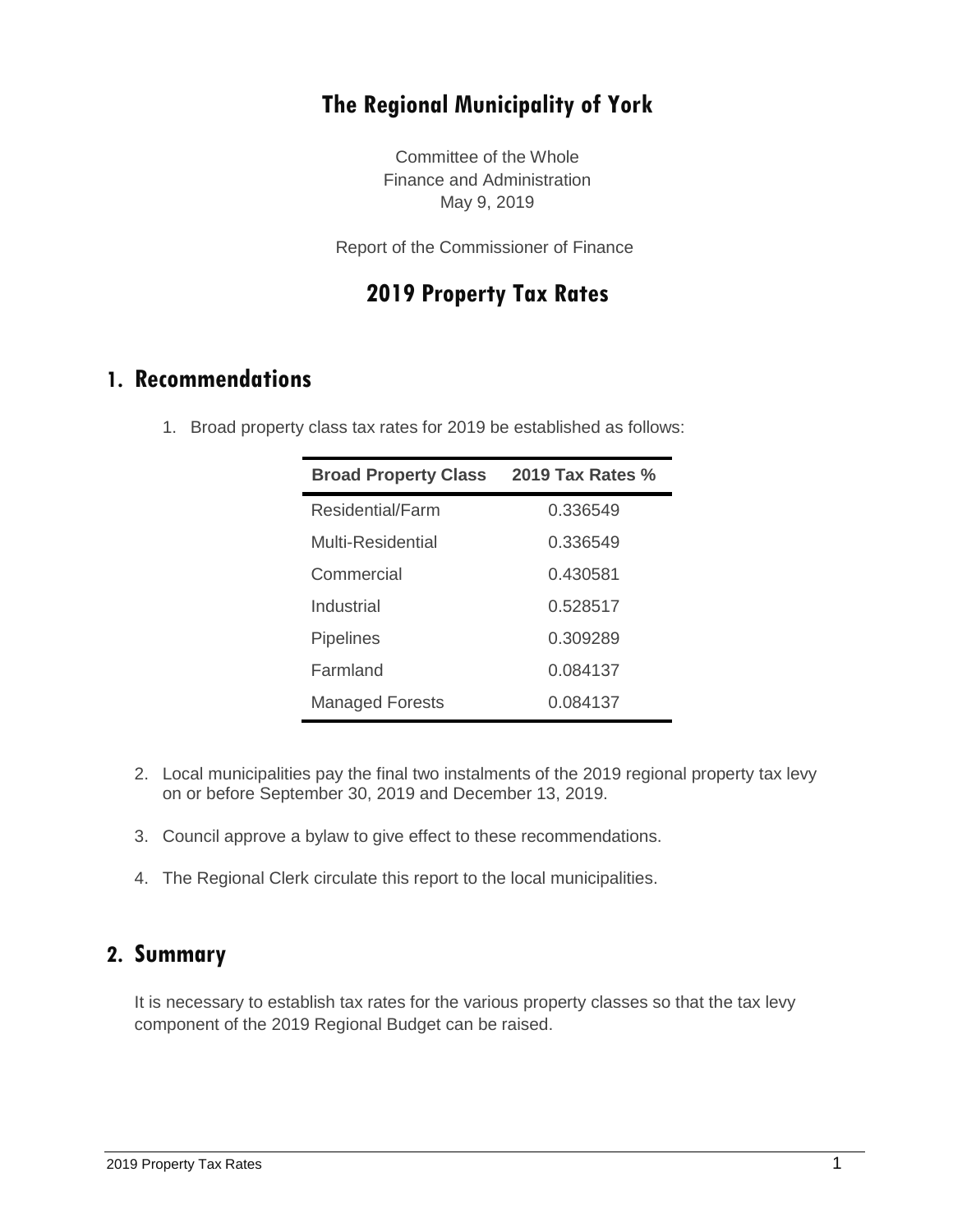# **3. Background**

A tax rate bylaw is required annually. In 2017, Council adopted revenue neutral tax ratios. Since the assessment values of different property classes shift at different rates, rates need to be adjusted annually to maintain revenue neutrality.

Section 311(2) of the Municipal Act, 2001 (the Act) requires that an upper-tier municipality pass a tax rating bylaw each year, unless otherwise specified by the Province, that sets out the tax rates for each property class. This allows the Region to raise sufficient revenues to meet its budgetary requirements.

Revenue neutral ratios were updated and adopted in 2018.

### **4. Analysis**

### **2019 tax rates are determined by the approved budget, assessment values and tax ratios**

Regional property tax rates are calculated based on the following formula:

Property Tax Rates Total Property Tax Funding Requirement for 2019 Weighted and Discounted Assessment for All Classes × Tax Ratio for the Class

Weighted and discounted property assessment is the assessment returned by the Municipal Property Assessment Corporation (MPAC) for 2018 using tax ratios established in the 2019 Property Tax Ratios Report. Table 1 summarizes the revenue neutral tax ratios and the 2019 proposed tax rates.

|--|--|

2019 Proposed Revenue Neutral Tax Ratios and 2019 Proposed Tax Rates

| <b>Property Class</b>  | 2019 Proposed<br>Revenue<br><b>Neutral Ratios</b> | <b>Proposed 2019 Tax</b><br>Rates % |
|------------------------|---------------------------------------------------|-------------------------------------|
| <b>Residential</b>     | 1.0000                                            | 0.336549                            |
| Multi-Residential      | 1.0000                                            | 0.336549                            |
| Commercial             | 1.2794                                            | 0.430581                            |
| Industrial             | 1.5704                                            | 0.528517                            |
| <b>Pipelines</b>       | 0.9190                                            | 0.309289                            |
| Farmland               | 0.2500                                            | 0.084137                            |
| <b>Managed Forests</b> | 0.2500                                            | 0.084137                            |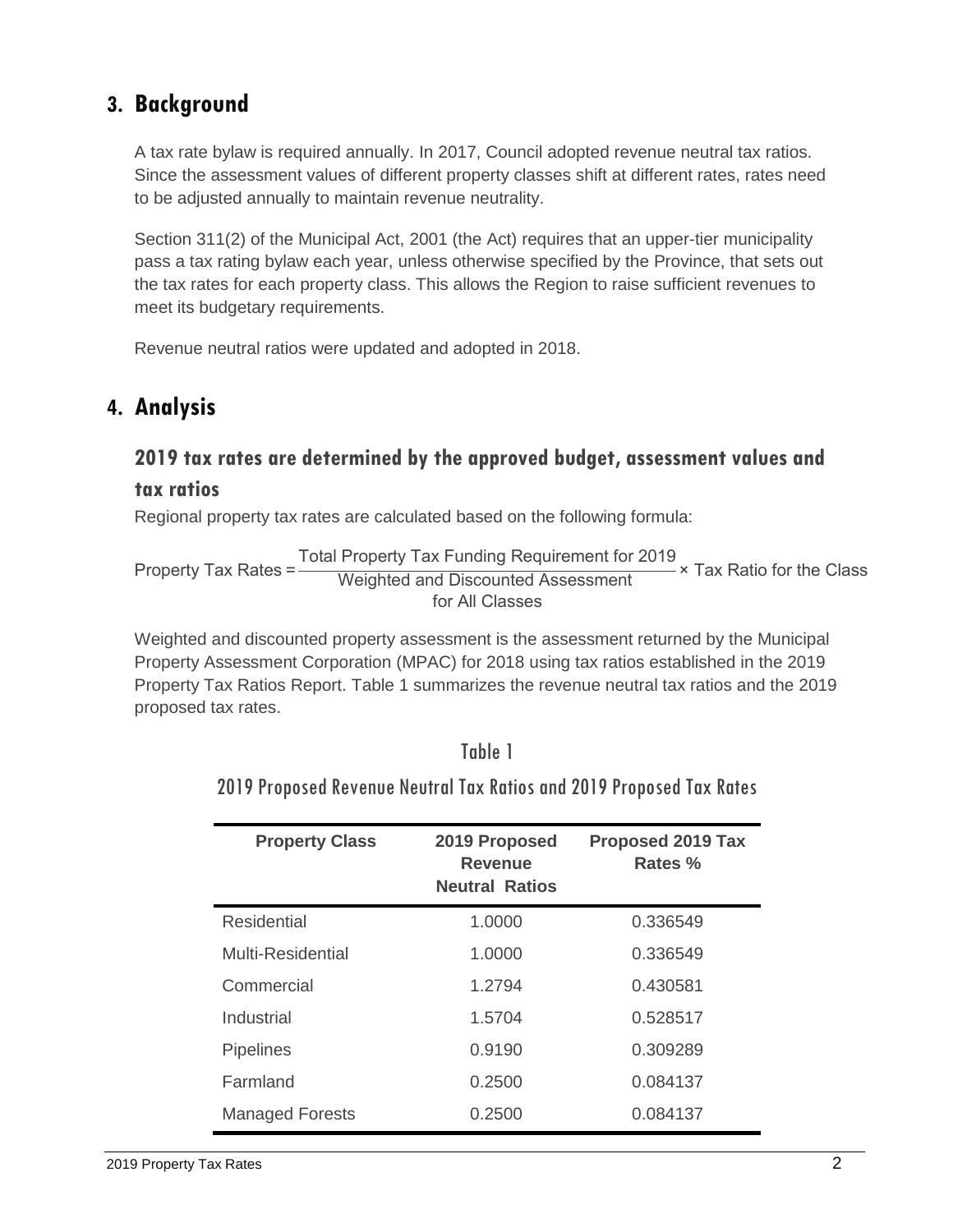In addition, the Minister of Finance has prescribed discounted tax rates for certain property subclasses, to ensure that the special nature of these properties is recognized.

#### **Table 2**

| <b>Applicable Property</b><br><b>Class</b>                       | <b>Subclass</b>                           | <b>Discount</b>                                                          |
|------------------------------------------------------------------|-------------------------------------------|--------------------------------------------------------------------------|
| Residential, Multi-<br>Residential, Commercial<br>and Industrial | <b>Farmland Awaiting</b><br>Development 1 | 75% of the<br>residential tax rate                                       |
| Commercial and Industrial                                        | Excess Land                               | $30\%$ of the<br>commercial rate and<br>$35\%$ of the<br>industrial rate |
| Commercial and Industrial                                        | Vacant Land                               | $30\%$ of the<br>commercial rate and<br>$35\%$ of the<br>industrial rate |

#### **Prescribed Subclass Discounts for Property Classes**

Currently the Region provides discounts for vacant and excess land for commercial and industrial properties of 30% and 35% respectively. Beginning 2018 taxation year, the Province provided municipalities flexibility to modify their business vacancy programs. As such, the Region has opted out of the business vacant unit rebate program, effective January 1, 2018. In April 2019, the Province announced that the education portion of business vacant and excess land tax discounts would be phased out over a two year period. The Region has the option to phase-out or eliminate the discount program. Staff are in the process of evaluating options with local municipal staff and will need to complete consultation before reporting back to Council with a recommendation for future taxation years.

Attachment 1 shows the distribution of Regional revenues by the various property classes and subclasses. The table includes linear properties for which the Province has prescribed a charge per acre. It also includes payments-in-lieu, which are payments made to compensate a municipality for some or all of the tax revenues that are foregone from tax-exempt properties. The most common payments-in-lieu in York Region are for federally-owned properties such as Canada Post, municipal utilities and crown corporations.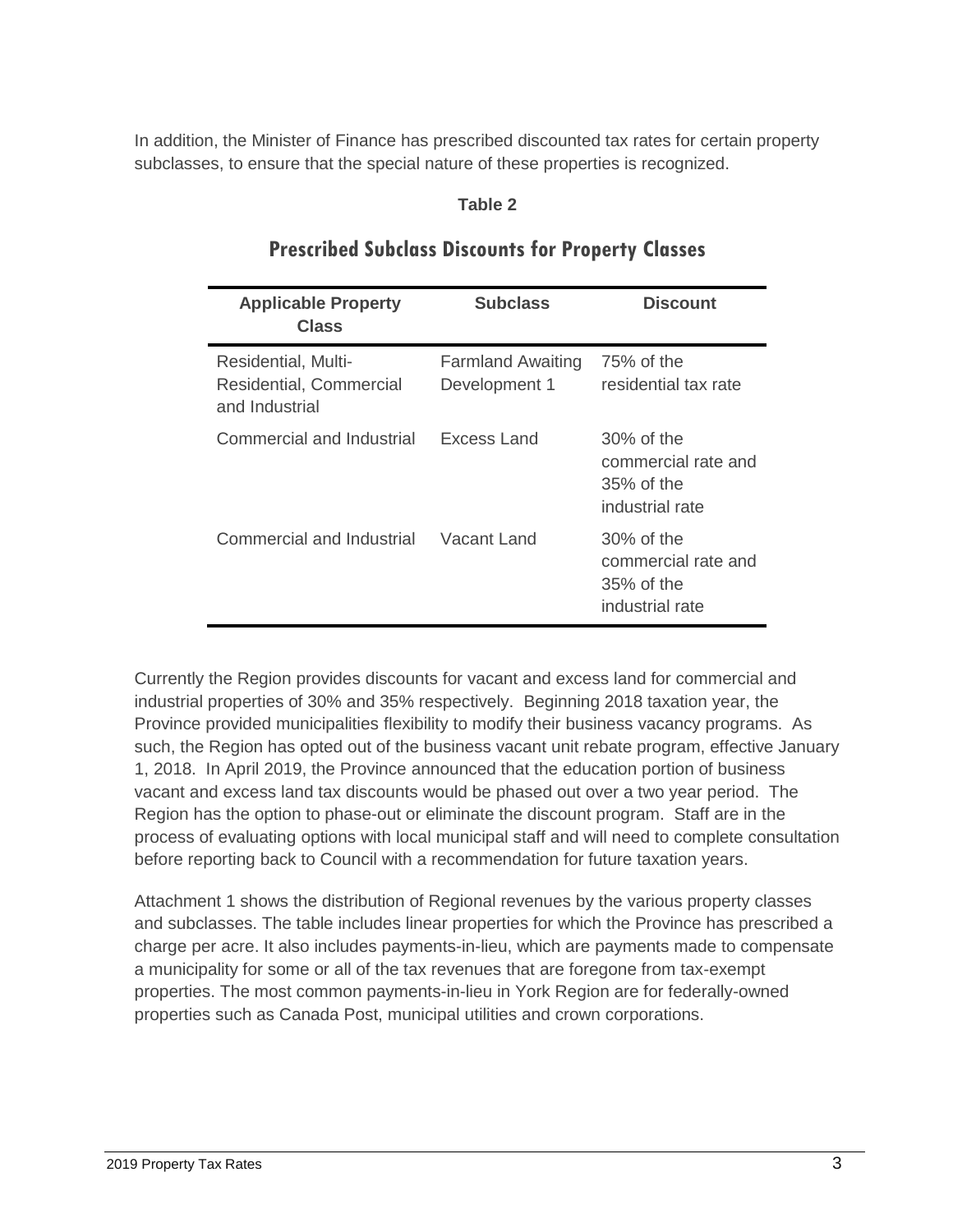# **5. Financial**

# **Tax rates are declining because property assessment values are growing faster than the Region's tax levy needs**

Table 3 shows the historical relationship between the average assessed value of a singlefamily detached home in York Region and the tax rate for the residential property class. Tax rates are adjusted each year to raise the amount needed to fund the Region's approved operating budget. As a result of the annual increase in the Region's spending being proportionately lower than the average increase in single-family detached assessment value, the tax rates shown on Table 3 have declined each year since 2013.

|      | <b>Average Single-Family</b><br><b>Detached Assessment</b> | <b>Tax Rates</b><br>$(\%)$ |
|------|------------------------------------------------------------|----------------------------|
| 2019 | 883,328                                                    | 0.336549                   |
| 2018 | 809,104                                                    | 0.350606                   |
| 2017 | 740,630                                                    | 0.371903                   |
| 2016 | 667,714                                                    | 0.397157                   |
| 2015 | 629,000                                                    | 0.406421                   |
| 2014 | 591,000                                                    | 0.416733                   |
| 2013 | 553,000                                                    | 0.434762                   |

### **Table 3**

### **Comparison of Residential Assessment to Residential Tax Rates**

# **6. Local Impact**

Subsection 311(11) of the Act requires that an upper-tier tax rating bylaw estimate the amount of upper-tier tax revenue to be raised in each of the local municipalities. The estimate is shown in Table 4.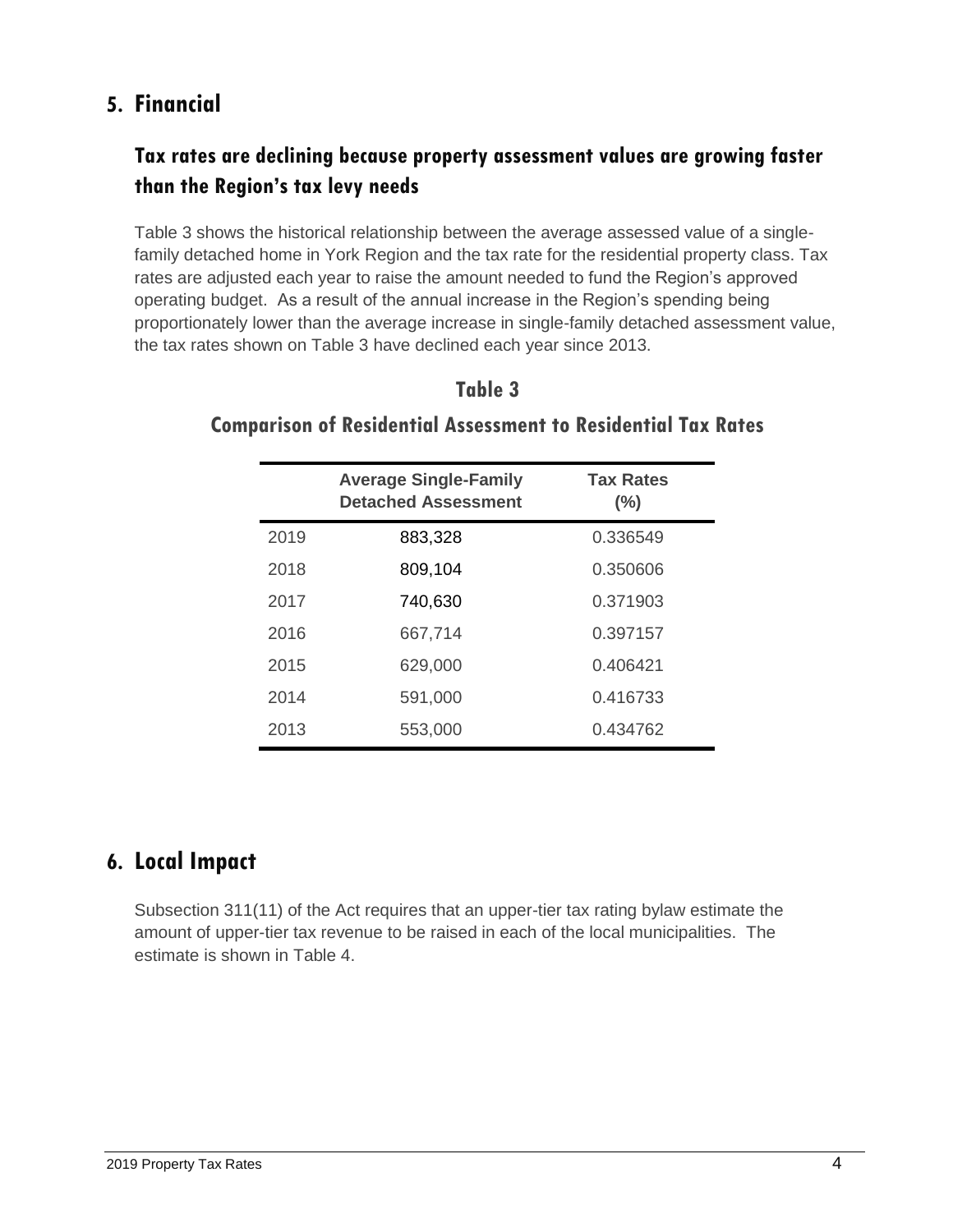| <b>Municipality</b>           | <b>2018 Tax</b>         | 2018 Share | <b>2019 Tax</b>         | 2019 Share |  |
|-------------------------------|-------------------------|------------|-------------------------|------------|--|
|                               | <b>Requirement (\$)</b> | $(\% )$    | <b>Requirement (\$)</b> | $(\%)$     |  |
| <b>Aurora</b>                 | 51,388,882              | 4.81       | 55,023,497              | 4.85       |  |
| <b>East Gwillimbury</b>       | 21,223,927              | 1.98       | 24,969,287              | 2.20       |  |
| Georgina                      | 25,782,552              | 2.41       | 27,018,737              | 2.38       |  |
| <b>King</b>                   | 29,211,616              | 2.73       | 31,073,438              | 2.74       |  |
| <b>Markham</b>                | 308,886,015             | 28.88      | 327,903,264             | 28.90      |  |
| <b>Newmarket</b>              | 61,626,756              | 5.76       | 65,083,695              | 5.74       |  |
| <b>Richmond Hill</b>          | 195,244,933             | 18.26      | 208,460,650             | 18.37      |  |
| Vaughan                       | 336,309,832             | 31.45      | 352,609,688             | 31.08      |  |
| <b>Whitchurch-Stouffville</b> | 39,764,765              | 3.72       | 42,452,556              | 3.74       |  |
| <b>Sub-Total</b>              | 1,069,439,278           | 100.00     | 1,134,594,811           | 100.00     |  |
| Payments-in-Lieu              | 3,079,722               |            | 3,416,189               |            |  |
| <b>Total Tax Requirement</b>  | 1,072,519,000           |            | 1,138,011,000           |            |  |

**Table 4 2019 Regional Tax Revenue to be Raised by Local Municipalities**

# **The Municipal Act permits upper-tier municipalities to collect their portion of the property tax payments from local municipalities on or before specified dates**

Subsection 311(12) of the Act provides that an upper-tier rating bylaw may require specified portions of the estimated taxes to be paid by the local municipalities on or before specified dates. At its meeting of January 31, 2019, Council adopted the interim levy payment dates of April 30, 2019 and June 28, 2019. It is recommended that the Regional Treasurer request that the remaining two instalments for the property tax levy be paid on or before September 30, 2019 and December 13, 2019.

# **7. Conclusion**

The proposed 2019 tax rates will raise the property tax levy requirement that was approved by Council in February 2019. As well, the report provides the dates for the remittance of the remaining instalment payments from local municipalities.